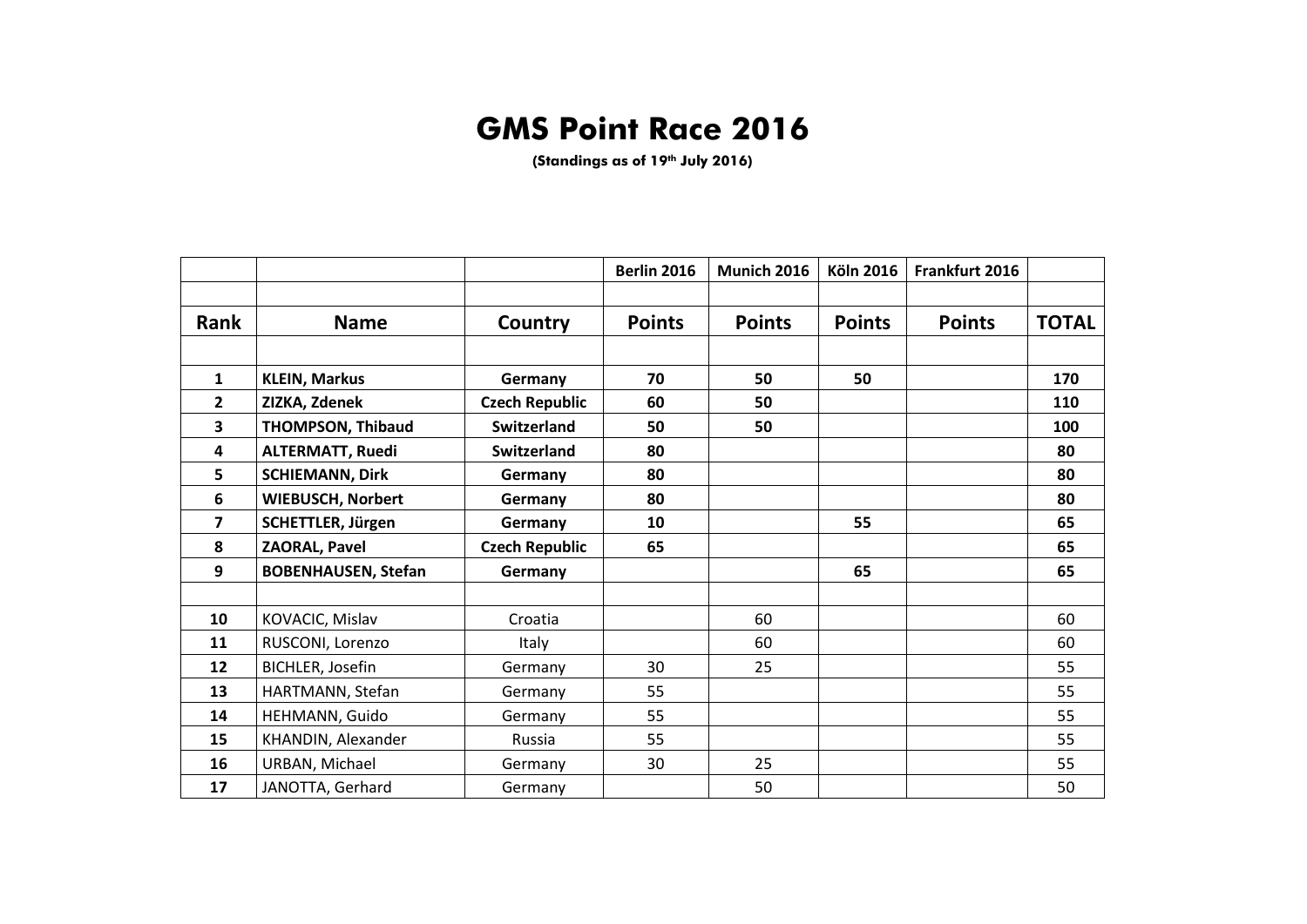| 18 | LÖW, Thomas            | Germany        | 50 |    |    | 50 |
|----|------------------------|----------------|----|----|----|----|
| 19 | DOGAN, Nevzat          | <b>Denmark</b> |    |    | 50 | 50 |
| 20 | FANAN, Bruno           | Italy          |    | 45 |    | 45 |
| 21 | WATERS, Leo            | United Kingdom | 45 |    |    | 45 |
| 22 | GERKE, Steffen         | Germany        | 40 |    |    | 40 |
| 23 | SCHÜLER, Rolf          | Germany        | 40 |    |    | 40 |
| 24 | SIMON, Frank           | Germany        | 40 |    |    | 40 |
| 25 | KRAFT, Anton           | Germany        |    | 35 |    | 35 |
| 26 | MATTIG, Carter         | <b>USA</b>     | 35 |    |    | 35 |
| 27 | LEGO, Peter            | <b>Denmark</b> |    |    | 35 | 35 |
| 28 | HEITMÜLLER, Peter      | Germany        | 30 |    |    | 30 |
| 29 | HILDSBERG, Götz        | Germany        | 30 |    |    | 30 |
| 30 | KOCH, Uli              | Germany        | 30 |    |    | 30 |
| 31 | MINWALLA, Julian       | United Kingdom | 30 |    |    | 30 |
| 32 | NGUYEN, Minh           | France         |    |    | 30 | 30 |
| 33 | <b>BLACHIAN, Peter</b> | Germany        |    | 25 |    | 25 |
| 34 | CERNY, Jan             | Czech Republic | 25 |    |    | 25 |
| 35 | GÖCHAN, Hilmi          | Turkey         |    | 20 |    | 20 |
| 36 | KACHANIAN, Sassan      | Belgium        | 20 |    |    | 20 |
| 37 | MAFI, Mehdi            | Iran           |    | 20 |    | 20 |
| 38 | TREMET, Stephane       | France         | 20 |    |    | 20 |
| 39 | KLEIN, Michael         | Germany        |    |    | 20 | 20 |
| 40 | LACHNIT-WINTER, Georg  | Germany        | 15 |    |    | 15 |
| 41 | KAPLANSKI, Igor        | Germany        | 10 |    |    | 10 |
| 42 | KOCAER, Faruk          | Turkey         | 10 |    |    | 10 |
| 43 | SABAU, Florin          | Romania        |    | 10 |    | 10 |
| 44 | KAWKAB, Nadjib         | Germany        |    |    | 10 | 10 |